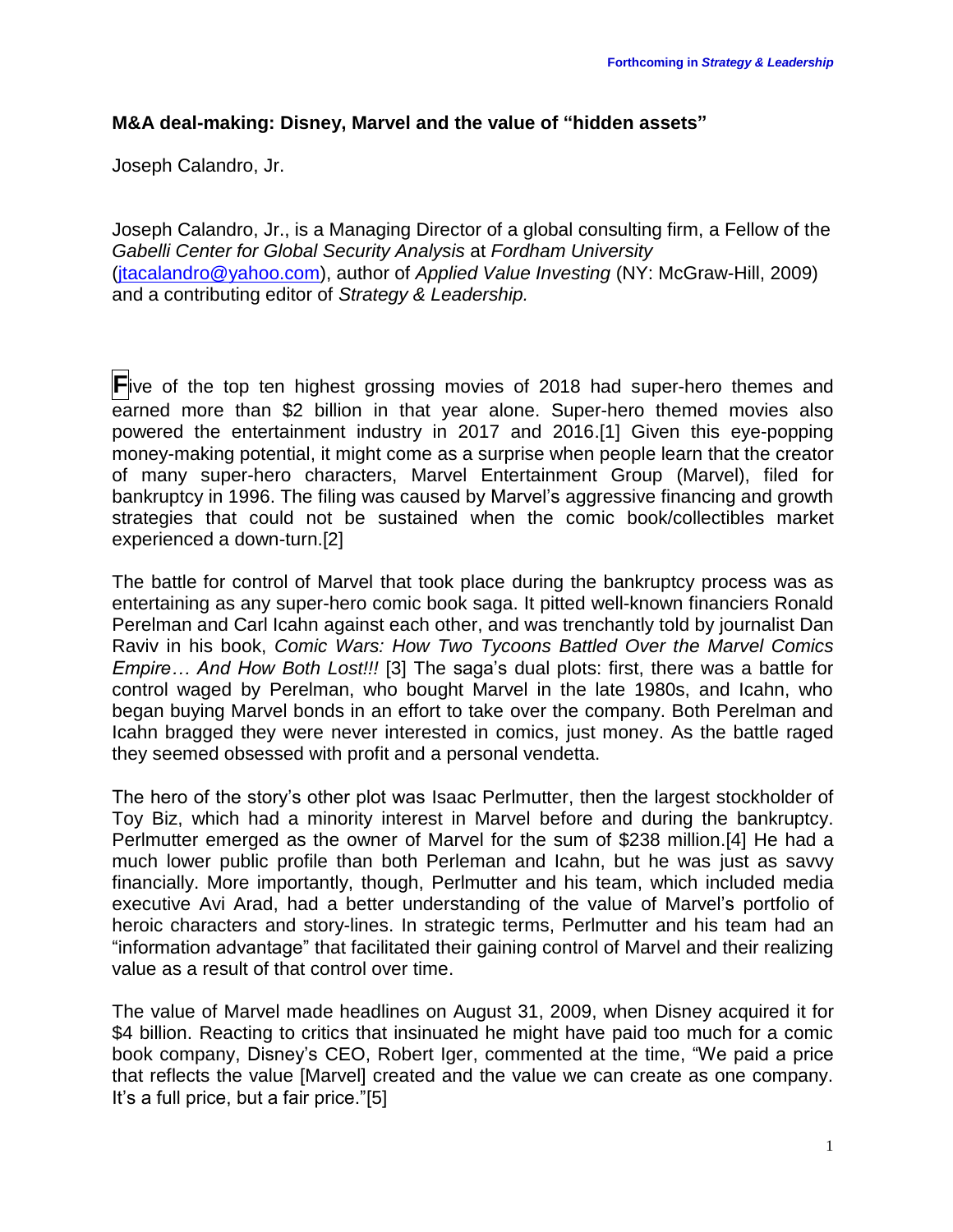It was estimated that 57 percent of the valuation, or \$2.3 billion out of the \$4 billion purchase price, pertained to the value of expected growth (see Exhibit 1). Significantly, the growth value implied a reinvestment rate of more than 20 percent,[6] which at the time seemed like an aggressive assumption even for a company with Disney's financial resources. Aggressive or not, the strategic question facing Disney was, if they paid a "full price" for Marvel, which seemed likely at the time, how could they profit from the acquisition?

### < Insert **Exhibit 1** here >

#### **Hidden assets and value realization**

As is now widely known, Disney's value realization strategy was based on investing in movies based on Marvel's portfolio of super-hero characters and*,* significantly, its decades-old comic book source material. One way they accomplished this was through integrated story arcs and character team-ups.

Disney's development of these movie themes resulted in the 2012 blockbuster movie *The Avengers,* as well as a number of other hits that, cumulatively, generated profits well in excess of the \$4 billion acquisition price—in fact, 3.3 times that price,[7] not including comic book, gaming, apparel, television, and toy revenue. To follow the movie-by-movie results, see Exhibit 2.

#### < Insert **Exhibit 2** here >

Significantly, the potential for this profitable performance was not foreseen by financial analysts at the time of the Disney acquisition. However, Robert Iger, as a Disney executive experienced at greenlighting huge investments based on stories and characters, was able to identify and assess the value of Marvel's "hidden assets" found in the decades of popular comic book stories. Hidden intangible assets like these are, in a way, analogous to "blue ocean" opportunities of unknown market space, which has the potential to make current competitive strategies "irrelevant because the rules of the game are waiting to be set."[8] This certainly seems to have been the case with Disney-Marvel. Marvel Studios has released 20 films since 2008 within the Marvel Cinematic Universe, from *Iron Man* (2008) to *Ant-Man and the Wasp* (2018). These films all share continuity with each other. The series grossed over \$17 billion at the global box office, making it the highest-grossing film franchise of all time.[9]

Some professional value investors have made fortunes hunting for hidden assets in the firms they invest in. Noted investor Seth A. Klarman explained why: "Historically investors have found attractive opportunities in companies with substantial 'hidden assets,' such as an overfunded pension fund, real estate carried on the balance sheet below market value, or a profitable finance subsidiary that could be sold for significant gain."[10]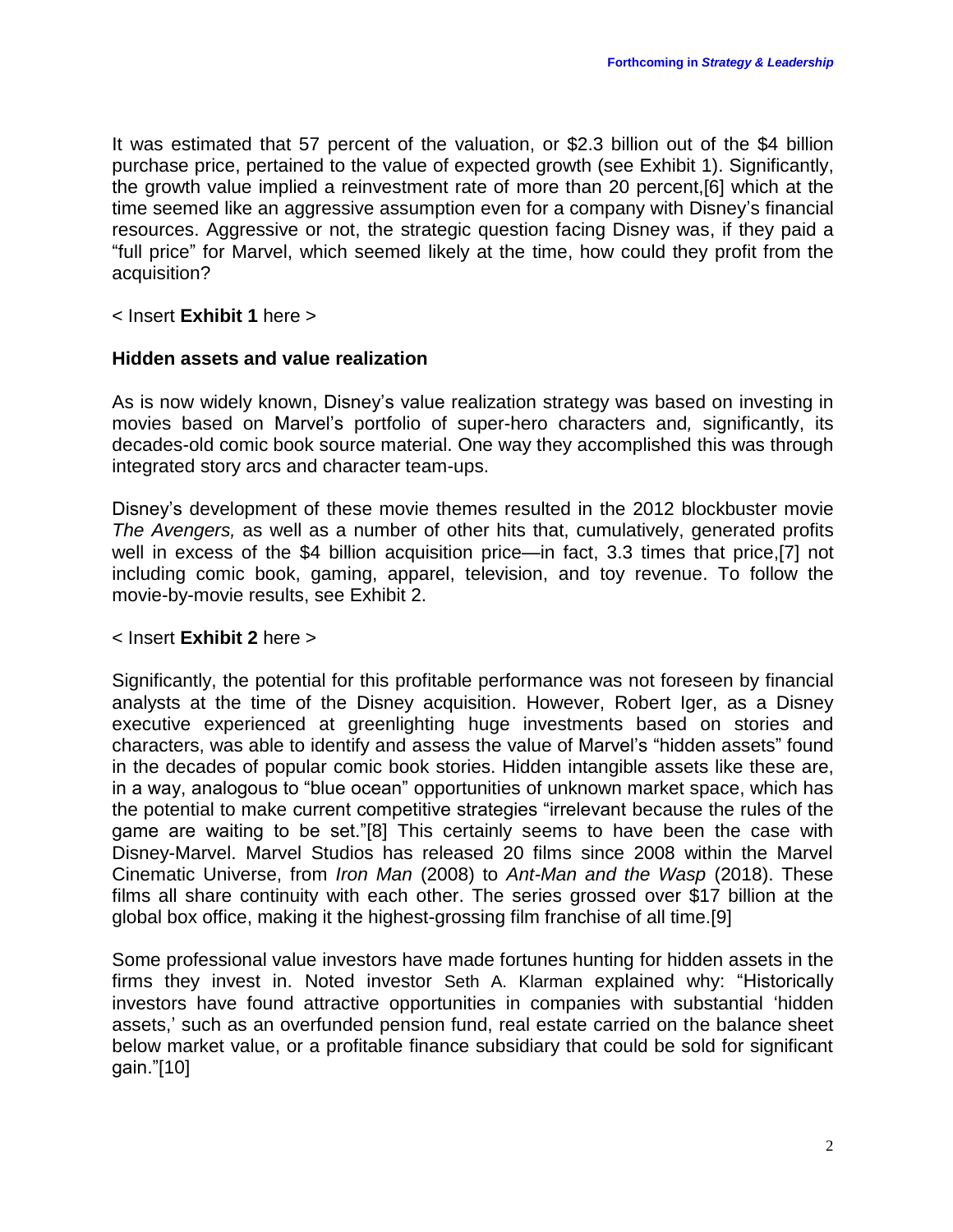But bargain hunters beware. What appears to be hidden assets today could turn out to be liabilities tomorrow. According to Klarman, "Amidst a broad-based decline in business and asset values… some hidden assets become less valuable and in some cases may become hidden liabilities. A decline in the stock market will reduce the value of pension fund assets; previously overfunded plans may become underfunded. Real estate, carried on companies' balance sheets at historical cost, may no longer be undervalued. Overlooked subsidiaries that were once hidden jewels may lose their luster."[11]

The risk of over-bidding for hidden assets is particularly high in cases of hidden intangible assets, like those at Marvel. There is a risk that such intangible assets—and other potential blue ocean opportunities—could turn out to be mere "puddles." To avoid stumbling when chasing such opportunities, here are some suggestions for evaluating hidden assets during both deal deliberations and later when developing value realization strategies.

**1. The assets are really unseen or their value is obscure:** Are the assets being generally ignored or has their value not been determined by knowledgeable experts? What is the history of any previous attempts to commercialize the assets?

**2. The assets are really assets:** In addition to being hidden, the assets must have a reasonable expectation of value. For example, Marvel's comic books with integrated story arcs and character team-ups had a long-term record of profitability, and thus they qualified as "real" at the time of the acquisition.

**3. A focused value realization strategy:** Historically, value realization activities for hidden tangible assets such as overfunded pension funds, real estate carried on the balance sheet below market value and profitable subsidiaries that have significant private market values are fairly straightforward and relatively easy to execute. However, that is generally not the case with hidden intangible assets. Such assets tend to realize value only over time and require: focused strategies to enter a new market, a realistic assessment of the acquirer's capabilities, substantial investment and a high level of execution ability. Firms that have accomplished this tend to explicitly incorporate execution considerations into their strategies from the start.[12]

**4. Operational expertise:** It is not enough to have a unique and focused strategy; firms must have the people and capabilities to successfully operationalize the strategy over time. Marvel-Disney, for example, has maximized the value of each movie that it has made as both a stand-alone motion picture and as an integral part of the overall "Marvel Cinematic Universe" (MCU) portfolio in order to successfully perpetuate the franchise. Marvel's track record of accomplishment has been extraordinary, as illustrated in Exhibit 2. Marvel's average profit before tax per movie is \$734,265,635,[13] which means that its average Worldwide Box Office revenue exceeds its average Product Budget by an impressive 4.8 times.[14]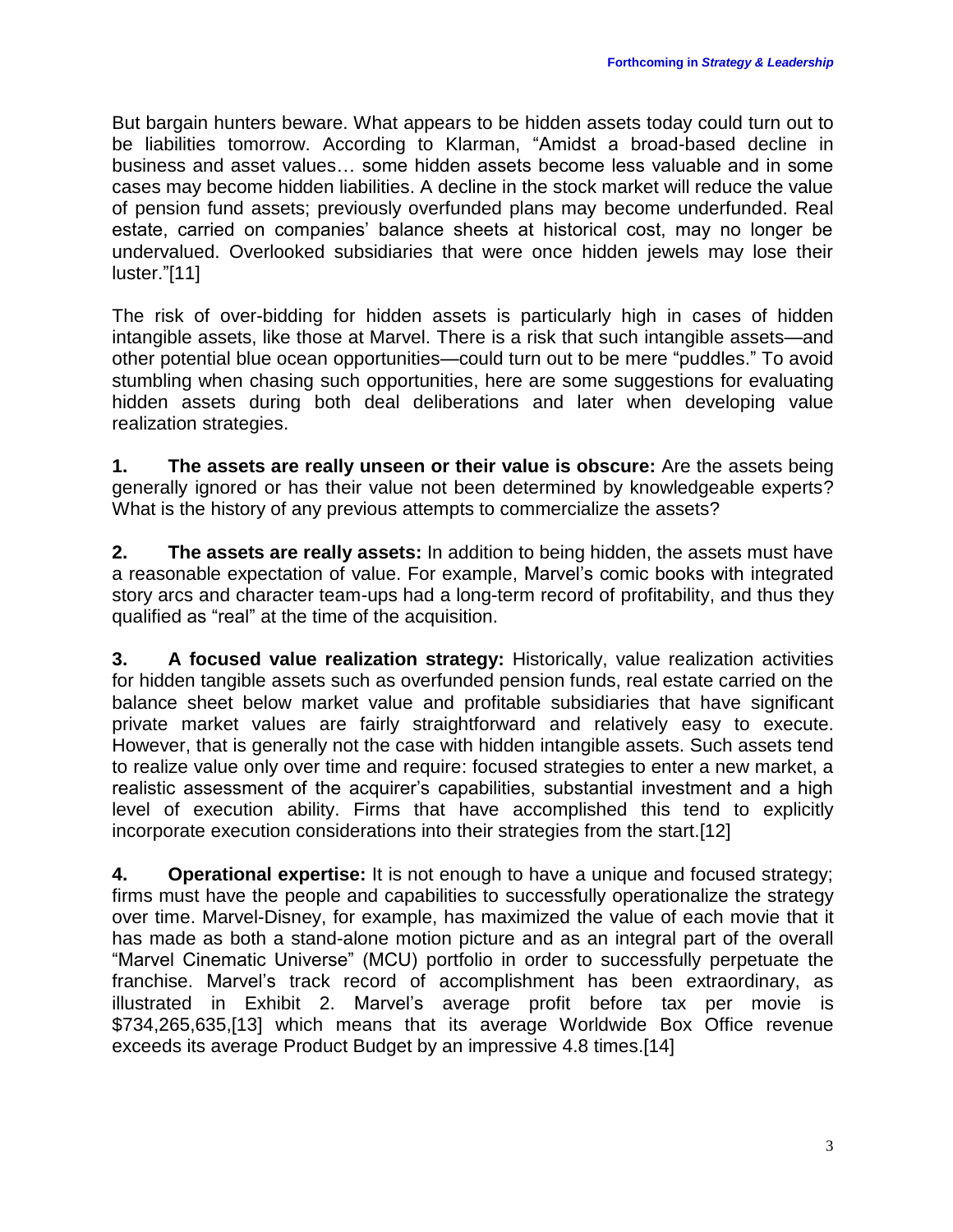Marvel's post-acquisition movie-making strategy was novel, and involved integrated story arcs that are planned over a decade or more in a manner consistent with the comic book source material. Disney was uniquely qualified to implement such a strategy given its track-record of translating popular stories into successful motion pictures. For example, Disney became the first studio to produce a full-length animated motion picture with the 1937 release of *Snow White and the Seven Dwarfs*, which was an immediate and critically acclaimed success.[15] Disney continued such productions to great effect over the decades. It then extended its efforts to joint ventures such as the one with Pixar, which resulted in the 1995 hit movie *Toy Story,* as well several other blockbusters. Disney CEO Robert Iger acquired Pixar in 2006 for \$7.4 billion. Over time, Disney became perhaps the industry-leading expert in entertainment and largescale project finance.

In other words, Disney was and is extremely skilled at assessing broad-based storyline market opportunities, and at marshaling the financial and human resources that are necessary to realize value from such assessments over time. At Marvel, they effectively serialized these capabilities, to great effect.[16]

**5. Managerial discipline:** Disciplined management can be particularly difficult when managing intangible assets in general, and creative assets in particular. The need to "push the creative frontier" can easily lure an organization astray. Movies based on the Marvel characters are not immune to this risk, as *The Fantastic Four* movie of 2015 showed. Its Worldwide Box Office total was \$167.9 million against an estimated production budget of \$200 million.[17] This movie was not faithful to its comic book source material and was unpopular with the movie-going fan base.

# **The search for hidden M&A gold**

The M&A market has become increasingly competitive over the years for a number of reasons, including increased participation by alternative investors and high-net-worth individuals. In fact, such dynamics seem to be moving the market to a new cyclical phase.[18] As competition intensifies, strategic advantages will become both more important and more transitory. However, an information advantage that corporate strategists generally have over financiers is their more detailed understanding of the industries in which they work and the industries' dynamics.

One way to monetize such an advantage is, first, through the identification and strategic development of hidden assets that can be the basis for new business models. Second, strategists can take steps to mitigate the risk that hidden liabilities will cause value destruction. For example, ensuring that a material exposure concentration does not put the funding of a pension at risk.

Hidden intangible assets have value to the extent they are deployed in a manner consistent with their fundamental essence. At Marvel, this entailed making super-hero movies consistent with decades of popular comic book source material. Deviating from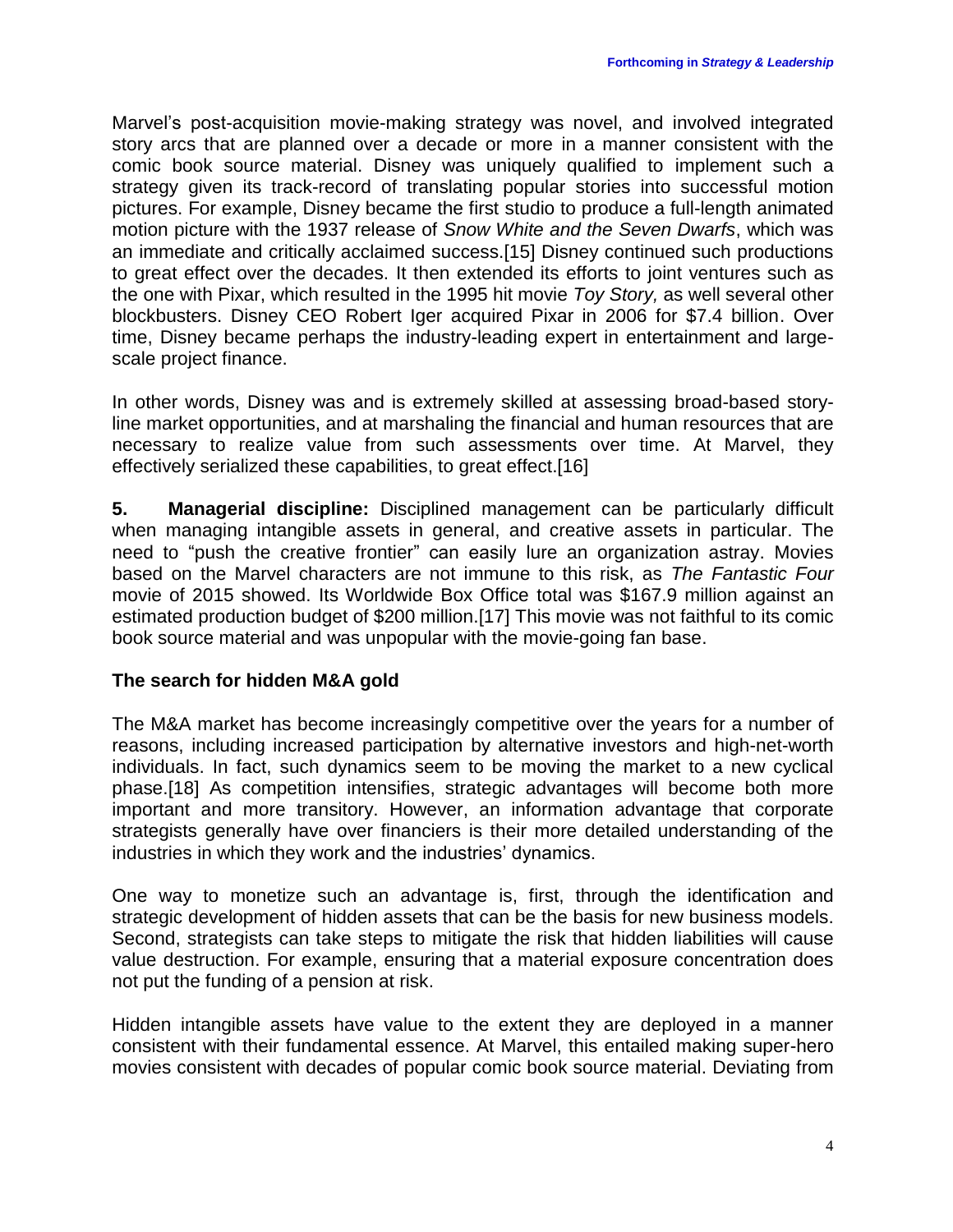the essence of intangible assets risks value destruction, as the case of 20<sup>th</sup> Century Fox's *Fantastic Four* movie in 2005 showed.

The Disney acquisition of Marvel is a dramatic example of how strategic knowledge of hidden intangible assets can be used to win at deal-making in a competitive marketplace, and how the disciplined management of those assets over time can realize a "blue ocean" of value post-acquisition.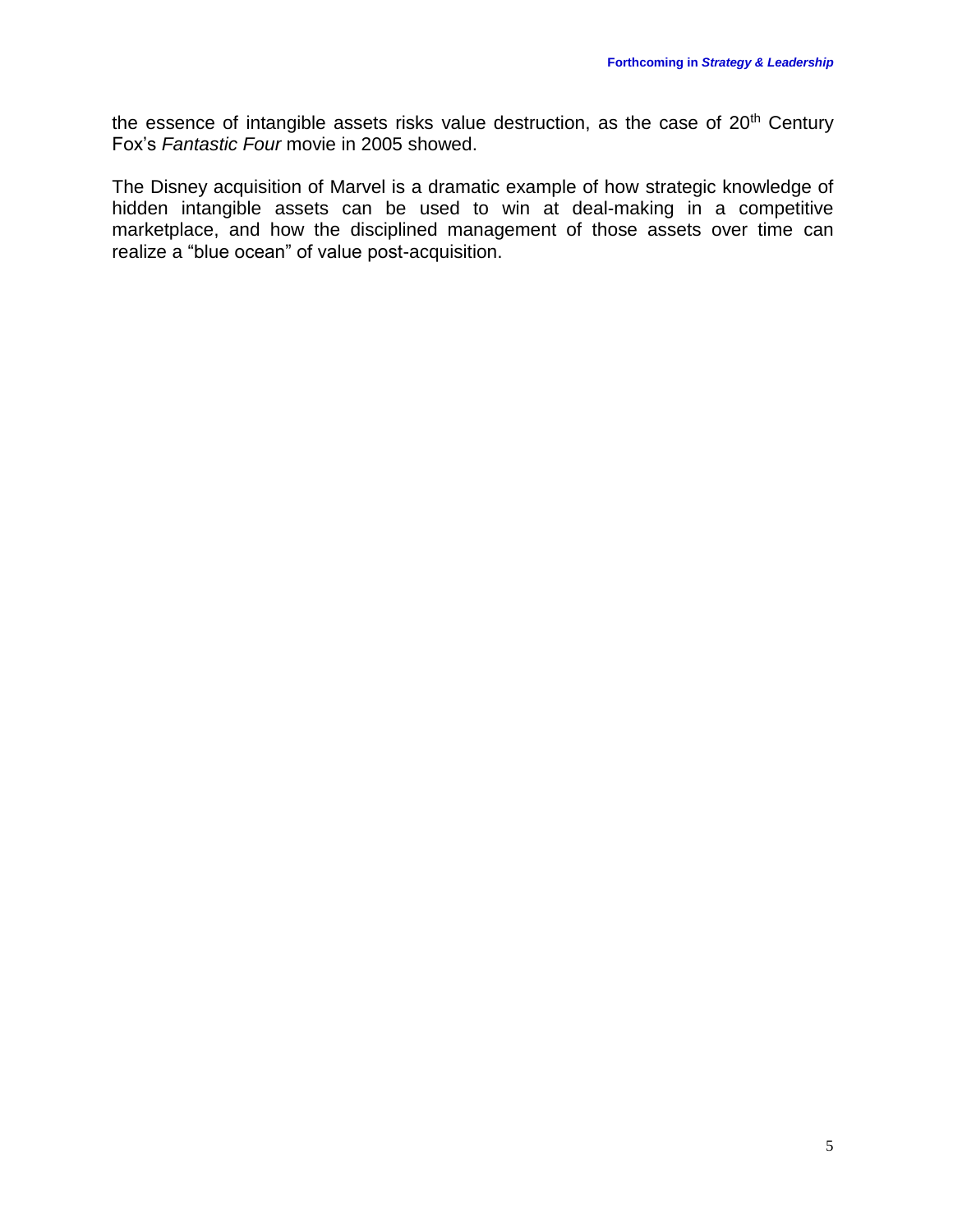

**Exhibit 1 – Disney's Marvel Acquisition: Pricing Analysis**

Source: Joseph Calandro, Jr., "Disney's Marvel acquisition and strategic financial analysis," *Strategy & Leadership,* Vol. 37, No. 5 (2009), p. 44. All calculations are mine and have been rounded where "NAV" is net asset value, "FV" is franchise value, "EPV" is earnings power value, "GVP" is the growth value premium and "Price" is the amount that Disney paid for Marvel.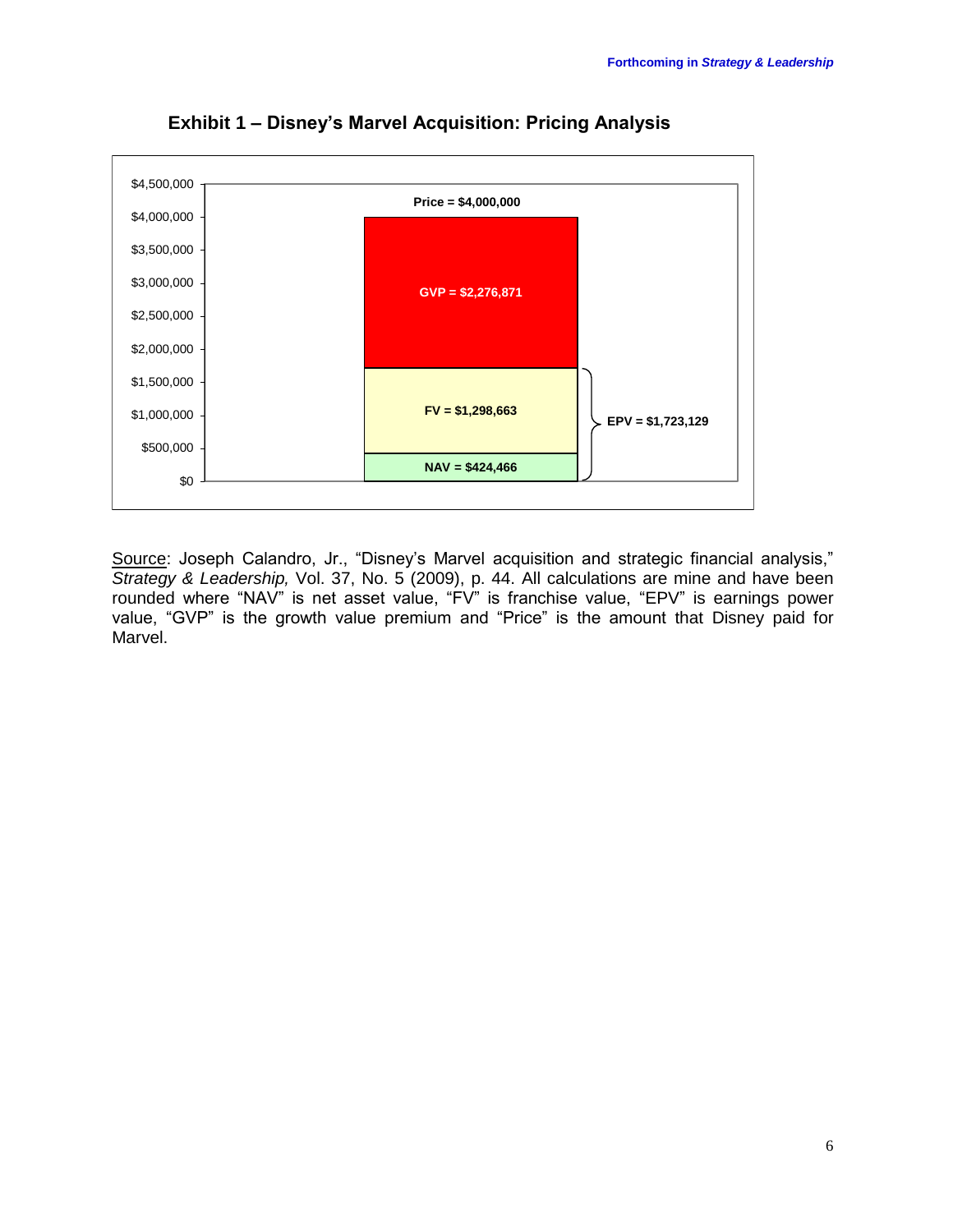| $\mathsf{\mathsf{\mathsf{\mathsf{\mathsf{E}}}}\mathsf{\mathsf{\mathsf{X}}\mathsf{\mathsf{\mathsf{I}}\mathsf{\mathsf{I}}\mathsf{\mathsf{I}}\mathsf{\mathsf{I}}\mathsf{\mathsf{I}}\mathsf{\mathsf{I}}\mathsf{\mathsf{I}}\mathsf{\mathsf{I}}\mathsf{\mathsf{I}}\mathsf{\mathsf{I}}\mathsf{\mathsf{I}}\mathsf{\mathsf{I}}\mathsf{\mathsf{I}}\mathsf{\mathsf{I}}\mathsf{\mathsf{I}}\mathsf{\mathsf{I}}\mathsf{\mathsf{I}}\mathsf{\mathsf{I}}\mathsf{\mathsf{I}}\mathsf{\mathsf{I}}\mathsf{\mathsf$ |                               |                             |                 |                    |                 |                               |                 |                                |                  |
|-----------------------------------------------------------------------------------------------------------------------------------------------------------------------------------------------------------------------------------------------------------------------------------------------------------------------------------------------------------------------------------------------------------------------------------------------------------------------------------------------|-------------------------------|-----------------------------|-----------------|--------------------|-----------------|-------------------------------|-----------------|--------------------------------|------------------|
| Release<br>Date                                                                                                                                                                                                                                                                                                                                                                                                                                                                               | <b>Title</b>                  | Production<br><b>Budget</b> |                 | Opening<br>Weekend |                 | Domestic<br><b>Box Office</b> |                 | Worldwide<br><b>Box Office</b> |                  |
| Jul 6, 2018                                                                                                                                                                                                                                                                                                                                                                                                                                                                                   | Ant-Man and the Wasp          | \$                          | 130,000,000     | \$                 | 75,812,205      | \$                            | 216,648,740     | \$                             | 623,148,740      |
| Apr 27, 2018                                                                                                                                                                                                                                                                                                                                                                                                                                                                                  | Avengers: Infinity War        | \$                          | 300,000,000     | \$                 | 257,698,183     | \$                            | 678,815,482     | \$                             | 2,048,803,724    |
| Feb 16, 2018                                                                                                                                                                                                                                                                                                                                                                                                                                                                                  | <b>Black Panther</b>          |                             | 200,000,000     | \$                 | 202,003,951     |                               | 700,059,566     | \$                             | 1,348,359,566    |
| Nov 3, 2017                                                                                                                                                                                                                                                                                                                                                                                                                                                                                   | Thor: Ragnarok                |                             | 180,000,000     | \$                 | 122,744,989     |                               | 315,058,289     | \$                             | 846,980,024      |
| Jul 7, 2017                                                                                                                                                                                                                                                                                                                                                                                                                                                                                   | Spider-Man: Homecoming        |                             | 175,000,000     | \$                 | 117,027,503     | \$                            | 334,201,140     | \$                             | 880,166,350      |
| May 5, 2017                                                                                                                                                                                                                                                                                                                                                                                                                                                                                   | Guardians of the Galaxy Vol 2 |                             | 200,000,000     | \$                 | 146,510,104     |                               | 389,813,101     |                                | 862,317,259      |
| Nov 4, 2016                                                                                                                                                                                                                                                                                                                                                                                                                                                                                   | Doctor Strange                |                             | 165,000,000     | \$                 | 85,058,311      |                               | 232,641,920     | \$                             | 676,405,470      |
| May 6, 2016                                                                                                                                                                                                                                                                                                                                                                                                                                                                                   | Captain America: Civil War    |                             | 250,000,000     | \$                 | 179,139,142     |                               | 408,084,349     | \$                             | 1,140,075,017    |
| Jul 17, 2015                                                                                                                                                                                                                                                                                                                                                                                                                                                                                  | Ant-Man                       |                             | 130,000,000     | \$                 | 57,225,526      |                               | 180,202,163     | \$                             | 518,858,449      |
| May 1, 2015                                                                                                                                                                                                                                                                                                                                                                                                                                                                                   | Avengers: Age of Ultron       |                             | 330,600,000     | \$                 | 191,271,109     | \$                            | 459,005,868     | \$                             | 1,403,013,963    |
| Aug 1, 2014                                                                                                                                                                                                                                                                                                                                                                                                                                                                                   | Guardians of the Galaxy       | \$                          | 170,000,000     | \$                 | 94,320,883      |                               | 333,172,112     | \$                             | 770,867,516      |
| Apr 4, 2014                                                                                                                                                                                                                                                                                                                                                                                                                                                                                   | Captain America: The Winter   | \$                          | 170,000,000     | \$                 | 95,023,721      |                               | 259,746,958     | \$                             | 714,401,889      |
| Nov 8, 2013                                                                                                                                                                                                                                                                                                                                                                                                                                                                                   | Thor: The Dark World          |                             | 150,000,000     | \$                 | 85,737,841      |                               | 206,362,140     | \$                             | 644,602,516      |
| May 3, 2013                                                                                                                                                                                                                                                                                                                                                                                                                                                                                   | Iron Man 3                    |                             | 200,000,000     | \$                 | 174,144,585     |                               | 408,992,272     | \$                             | 1,215,392,272    |
| May 4, 2012                                                                                                                                                                                                                                                                                                                                                                                                                                                                                   | The Avengers                  |                             | 225,000,000     | \$                 | 207,438,708     |                               | 623,279,547     | \$                             | 1,517,935,897    |
| Jul 22, 2011                                                                                                                                                                                                                                                                                                                                                                                                                                                                                  | Captain America: The First    |                             | 140,000,000     | \$                 | 65,058,524      |                               | 176,654,505     | \$                             | 370,569,776      |
| May 6, 2011                                                                                                                                                                                                                                                                                                                                                                                                                                                                                   | Thor                          |                             | 150,000,000     | \$                 | 65,723,338      | \$                            | 181,030,624     | \$                             | 449,326,618      |
| May 7, 2010                                                                                                                                                                                                                                                                                                                                                                                                                                                                                   | Iron Man 2                    |                             | 170,000,000     | \$                 | 128,122,480     |                               | 312,433,331     | \$                             | 621,156,389      |
| Jun 13, 2008                                                                                                                                                                                                                                                                                                                                                                                                                                                                                  | The Incredible Hulk           |                             | 137,500,000     | \$                 | 55,414,050      |                               | 134,806,913     | \$                             | 265,573,859      |
| May 2, 2008                                                                                                                                                                                                                                                                                                                                                                                                                                                                                   | Iron Man                      |                             | 186,000,000     | \$                 | 102,118,668     | \$                            | 318,604,126     | \$                             | 585,171,547      |
| Total                                                                                                                                                                                                                                                                                                                                                                                                                                                                                         | 20                            |                             | 3,911,100,000   |                    | \$2,507,593,821 |                               | \$6,869,613,146 |                                | \$17,503,126,841 |
| <b>Total since 2009 18</b>                                                                                                                                                                                                                                                                                                                                                                                                                                                                    |                               |                             | \$3,435,600,000 |                    | \$2,350,061,103 |                               | \$6,416,202,107 |                                | \$16,652,381,435 |
| Ave. since 2009                                                                                                                                                                                                                                                                                                                                                                                                                                                                               |                               | \$                          | 190,866,667     | \$                 | 130,558,950     | \$                            | 356,455,673     | \$                             | 925,132,302      |

### **Exhibit 2 – Box Office History for Marvel Cinematic Universe Movies**

Source: [https://www.the-numbers.com/movies/franchise/Marvel-Cinematic-Universe#tab=](https://www.the-numbers.com/movies/franchise/Marvel-Cinematic-Universe#tab= summary)  [summary](https://www.the-numbers.com/movies/franchise/Marvel-Cinematic-Universe#tab= summary) All "since 2009" calculations are mine and do not include taxes.

Note A: Worldwide Box Office total since 2009 of \$16,652,381,435 less Product Budget since 2009 of \$3,435,600,000 divided by the acquisition price of \$4,000,000,000 equals **3.3 times**.

Note B: Average since 2009 profit before tax per movie is **\$734,265,635**, which equals the Average since 2009 Worldwide Box Office of \$925,132,302 minus the Average since 2009 Production Budget of \$190,866,667.

Note C: Average since 2009 Worldwide Box Office of \$925,132,302 divided by the Average since 2009 Production Budget of \$190,866,667 equals **4.8 times**.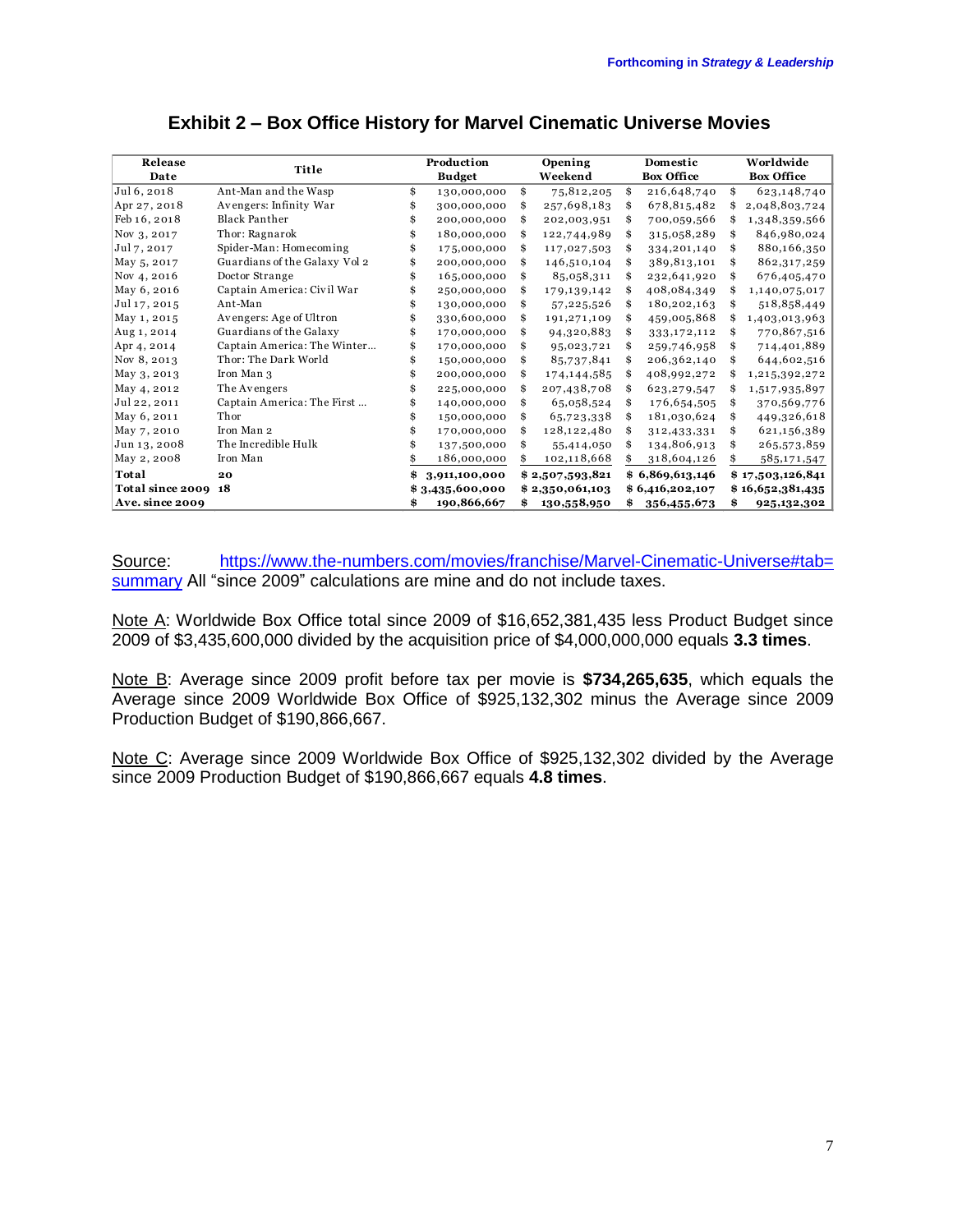# **Notes**

 $\overline{\phantom{a}}$ 

<sup>1</sup> Box Office Moio 2018 Domestic Grosses:

[https://www.boxofficemojo.com/yearly/chart/?yr=2018&view=releasedate&view2=domestic&sor](https://www.boxofficemojo.com/yearly/chart/?yr=2018&view=releasedate&view2=domestic&sort=gross&order=DESC&&p=.htm) [t=gross&order=DESC&&p=.htm](https://www.boxofficemojo.com/yearly/chart/?yr=2018&view=releasedate&view2=domestic&sort=gross&order=DESC&&p=.htm) More detailed statistics can be found here: <https://www.statista.com/topics/4741/superhero-movies/>

<sup>2</sup> Joseph Calandro, Jr., "Distressed M&A and Corporate Strategy: Lessons from Marvel Entertainment Group's Bankruptcy," *Strategy & Leadership*, Vol. 37, No. 4 (2009), pp. 23-32.

<sup>3</sup> Dan Raviv, *Comic Wars: How Two Tycoons Battled Over the Marvel Comics Empire… And How Both Lost!!!* (NY: Broadway, 2002).

4 "Comic Book Publisher Marvel Emerges From Bankruptcy," *Los Angeles Times,* October 2 (1998), p. D-5, [http://articles.latimes.com/1998/oct/02/business/fi-28533.](http://articles.latimes.com/1998/oct/02/business/fi-28533) The price included a mix of warrants and cash.

<sup>5</sup> As quoted by Joseph Calandro, Jr., "Disney's Marvel acquisition: a strategic financial analysis," *Strategy & Leadership,* Vol. 38, No. 2 (2010), p. 43.

6 Ibid., p. 45.

<sup>7</sup> See Note A of Exhibit 2.

<sup>8</sup> W. Chan Kim and Renee Mauborgne, *Blue Ocean Strategy: How to Create Uncontested Market Space and Make the Competition Irrelevant* (Boston, MA: HBS Press, 2005), p. 5.

<sup>9</sup> Trey Williams (6 May 2018), "How Marvel Became a \$16 Billion Franchise: Fandom, Cribbing From Comics and Kevin Feige," *The Wrap,* Retrieved 16 May 2018.

<sup>10</sup> Seth A. Klarman, *Margin of Safety: Risk-Averse Value Investing Strategies for the Thoughtful Investor* (NY: HarperBusiness, 1991), p. 91.

 $11$  Ibid.

 $12$  Kim and Mauborgne (2005), p. 172.

<sup>13</sup> See Note B of Exhibit 2.

<sup>14</sup> See Note C of Exhibit 2.

<sup>15</sup> Steven Watts, *The Magic Kingdom: Walt Disney and the American Way of Life*  (NY:Houghton Mifflin Co., 1997), pp. 66-67.

<sup>16</sup> Thanks to an anonymous referee for making this resource-based observation.

<sup>17</sup> Source: [https://en.wikipedia.org/wiki/Fantastic\\_Four\\_\(2015\\_film\)](https://en.wikipedia.org/wiki/Fantastic_Four_(2015_film)) Accessed on January 16, 2019. Production costs in this estimate include marketing and distribution costs. This movie was released by 20<sup>th</sup> Century Fox, not Disney.